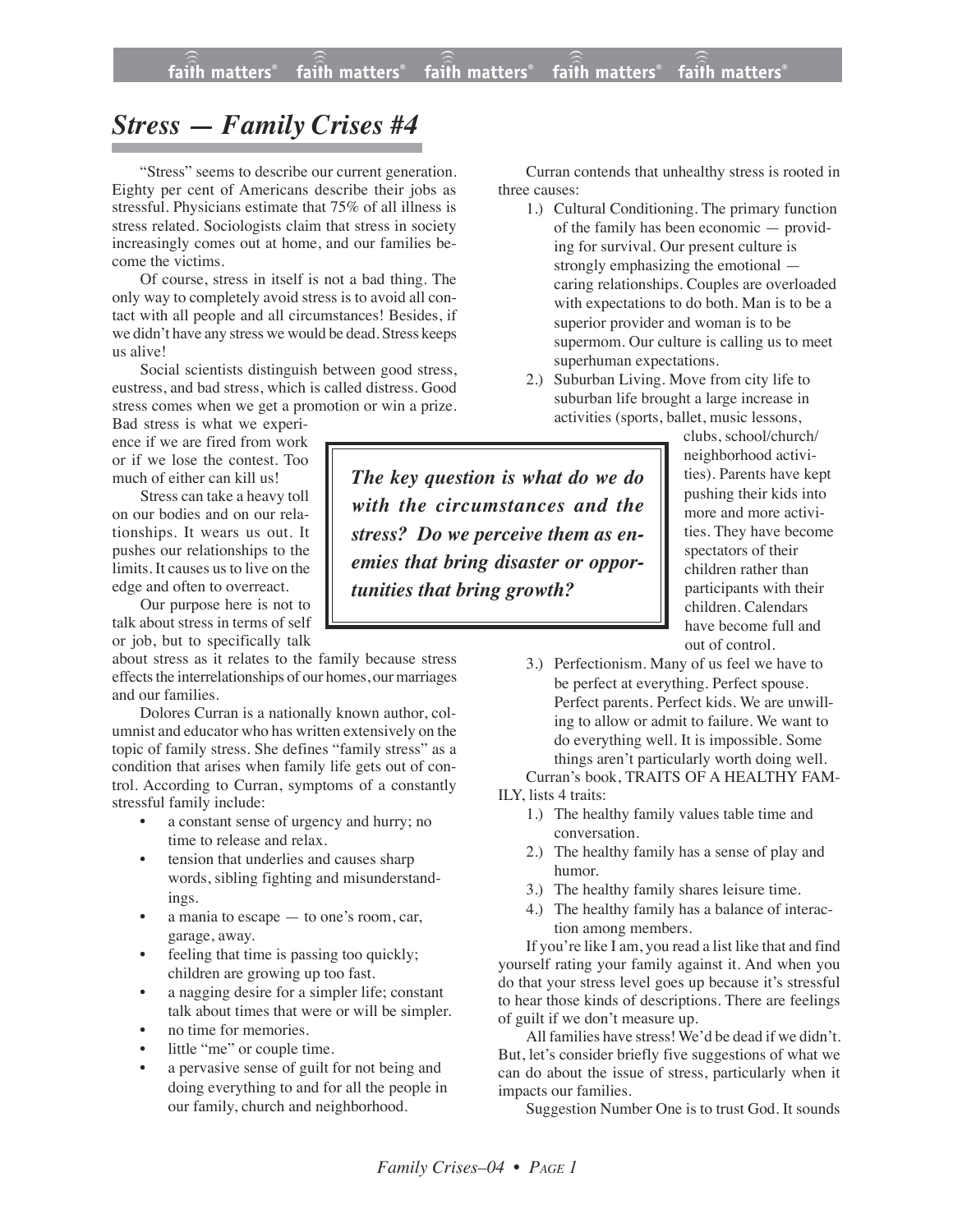piously super-spiritual to begin a stress-management list with "trust God". Some may think that's a religious point to put up with until we can get down to the really practical psychological stuff. But actually, this is the most important suggestion of all. When we really have faith in God for our family life and don't take everything upon ourselves, we are well on our way to managing stress.

Jesus related to a family he dearly loved in John 11. There was severe sickness (which can be a major cause of stress in any family). Here is what happened:

> Now a man named Lazarus was sick. He was from Bethany, the village of Mary and her sister, Martha. This Mary, whose brother Lazarus now lay sick, was the same one who poured perfume on the Lord and wiped his feet with her hair. So the sisters sent word to Jesus, "Lord, the one you love is sick."

> When he heard this, Jesus said, "This sickness will not end in death. No, it is for God's glory so that God's Son may be glorified through it." Jesus loved Martha and her sister and Lazarus. Yet when he heard that Lazarus was sick, he stayed where he was two more days.

Jesus clearly didn't get uptight about it. It wasn't that he didn't care. It wasn't that he was irresponsible. It's just that he really trusted God the Father to be ultimately responsible. Jesus did not have to do everything right away. He had no sense of hurry.

We have to come to a genuine spiritual commitment of our families and marriages to God. Admit that God can do what we can't. Believe that God cares more and loves much more than we do. Then trust him for the ultimate outcome instead of taking it all on ourselves. This does not make us irresponsible parents and children and spouses. It does not engender laziness. Becoming stewards who are accountable to God rather than frantic manipulators of our fellow family members is biblical Christianity!

It is hard to do—giving our marriage to God; entrusting our parents to God; letting go of our children to God; trusting him for our families as we trust him for our salvation. But he can do it. He is trustworthy!

I know this is hard to do. I'm a father. I'm a husband. I'm a son. I desperately want the best for my family. And I need regular reminders that God cares more for my wife and for my children and for my parents than I could ever possibly care for them. As Peter wrote in I Peter 5:7, "Cast all your anxiety on him because he cares for you."

A second suggestion is to choose to

grow. Crises and stress are inevitable. Every

family has issues of communication, money, school, friends, sex, church, jealousies and all of the other stress producers. The key question is what do we do with the circumstances and the stress? Do we perceive them as enemies that bring disaster or opportunities that bring growth?

Let me list two examples of great stress producers in many households. A husband loses his job. That can cause enormous stress and strain on any family. If it is viewed as an opportunity to bring the family together, to trust God and to fight the common enemy instead of each other, the stress can actually become an opportunity to grow. For the rest of marriage the couple will look back to the worst of times becoming the best of times.

Another example of stress in a family is during teenage rebellion. Families can be pushed to their limit by problems faced by teenagers. Poor grades. Angry words. Wrong friends. Illegal drugs. Illicit sex. Spiritual apathy. All of these can be heartbreakers for Christian dads and moms. Yet this can also be a family's greatest opportunity to demonstrate the power and person of Jesus Christ to that son or daughter. So much so that years later a then-grown adult child will say, "Dad, Mom, I love you and I'm sorry for all of the things that happened back then. I wish I could take back those words. But I want you to know that the way you responded to me back then taught me more about Jesus Christ than all the sermons  $\tilde{I}$ 've ever heard and all the Sunday School classes I've ever attended."

The question is will these stresses become opportunities for disaster or opportunities for growth? One couple describes it this way: "Marriages are not made in heaven, nor in bed, but in the way people respond to crises."

Let me tell you a true story of family stress. It's recorded in Luke 2:41-50:

> Every year (Jesus') parents went to Jerusalem for the Feast of the Passover. When he was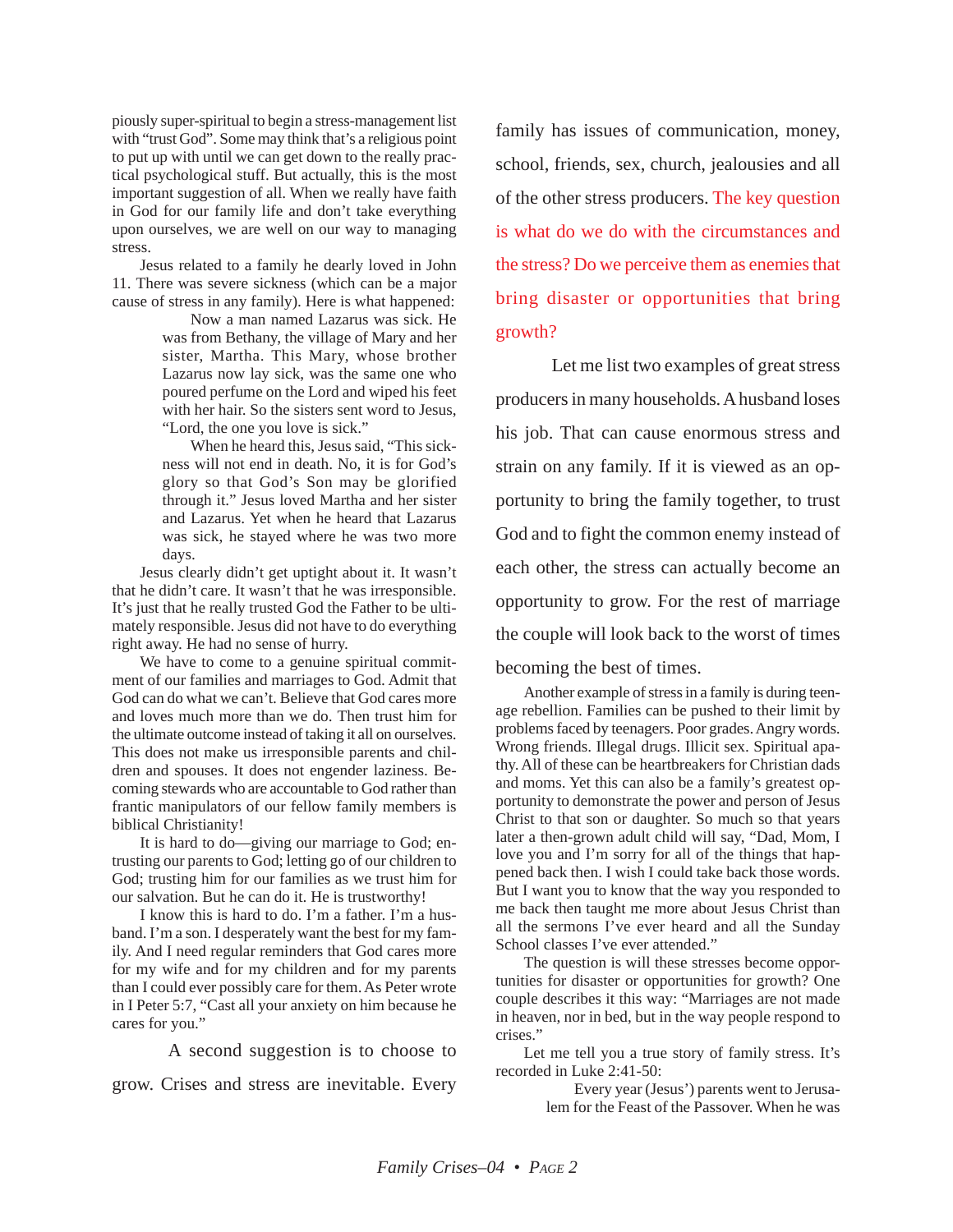twelve years old, they went up to the Feast, according to the custom. After the Feast was over, while his parents were returning home, the boy Jesus stayed behind in Jerusalem, but they were unaware of it. Thinking he was in their company, they traveled on for a day. Then they be-

gan looking for him among their relatives and friends. When they did not find him, they went back to Jerusalem to look for him. After three days they found him in the temple courts sitting among the teachers, listening to them and asking them questions. Everyone who

heard him was amazed at his understanding and his answers. When his parents saw him, they were astonished. His mother said to him, "Son, why have you treated us like this? Your father and I have been anxiously searching for you."

"Why were you searching for me?" he asked. "Didn't you know I had to be in my Father's house?" But they did not understand what he was saying to them.

Family stress! Lost youth. Anxious parents. A strange explanation. Sounds to me like a whole lot of trouble! But they all grew from the experience. Listen to what happened in the epilogue to the story in verses 51-52:

> Then he went down to Nazareth with them and was obedient to them. But his mother treasured all these things in her heart. And Jesus grew in wisdom and stature, and in favor with God and men.

Stress is raised by high and unattainable expectations. We think that we have to try harder and harder in order to lower stress—keep the house absolutely perfect; hire a tutor for Junior; take a night class in order to learn more skills; become more involved in church; join a support group; read more books; listen to tapes. And on and on and on it goes.

A far better approach is to lower expectations rather than seeking to raise efficiency. Decide what we're not going to do. Conclude that it really doesn't matter if we attend every meeting, get perfect grades, have an immaculate home or take every promotion and job transfer.

That's a very, very difficult thing to do. It's hard to say "no". It's hard to not try to be perfect. It's hard to not try for the best of everything. But it is often better. Many families should make a commitment that they won't add anything unless they subtract something else.

Make a list of everything your family is doing. Decide what can be chopped off. Busyness is not a virtue. Overcommitment is far more of a sin than a grace!

Ananias and Sapphira were classic New Testament examples of wrong expectations. Their story is found in Acts 5:1-6:

*Exercise and rest are primary therapies for stress. Go to bed earlier. Sleep longer. Start a simple exercise program. Take a regular day off. Stay home more nights. Eat a balanced diet.*

Now a man named Ananias, together with his wife Sapphira, also sold a piece of property. With his wife's full knowledge he kept back part of the money for himself, but brought the rest and put it at the apostles' feet.

Then Peter said, "Ananias, how is it that Satan has so filled your heart that you have lied to

the Holy Spirit and have kept for yourself some of the money you received for the land? Didn't it belong to you before it was sold? And after it was sold, wasn't the money at your disposal? What made you think of doing such a thing? You have not lied to me but to God."

When Ananias heard this, he fell down and died. And great fear seized all who heard what had happened. Then the young men came forward, wrapped up his body, and carried him out and buried him.

Ananias and Sapphira wanted everything. They wanted the money and they wanted everyone at church to think they were sacrificial givers. They needed to lower their expectations. They couldn't do both. Because they didn't alter their expectations, they ended up dead. Stress can do the same to us and to our families.

Think right now of three areas where you could lower your expectations—areas that would make a marked difference in your family and personal stress. Decide to do at least one of the three.

Stress is a physical concern. While burnout takes an emotional toll, stress takes a physical toll. Elijah was one stressed-out prophet. His story is found in I Kings 18 and 19. There it tells that he took on all the priests of Baal. He called down fire from heaven and witnessed one of the greatest demonstrations of divine power in the Old Testament. He slaughtered 450 pagan priests. He was God's prophet to stop the rain and to start it again. He took on the kingdom and army of King Ahab and won. He performed wonderful miracles.

But it produced enormous stress. He was spiritually, emotionally and physically spent. Elijah was very vulnerable. At the beginning of I Kings 19, Queen Jezebel threatened him and he fell apart. She was able to intimidate him in a way the king, the priests and all